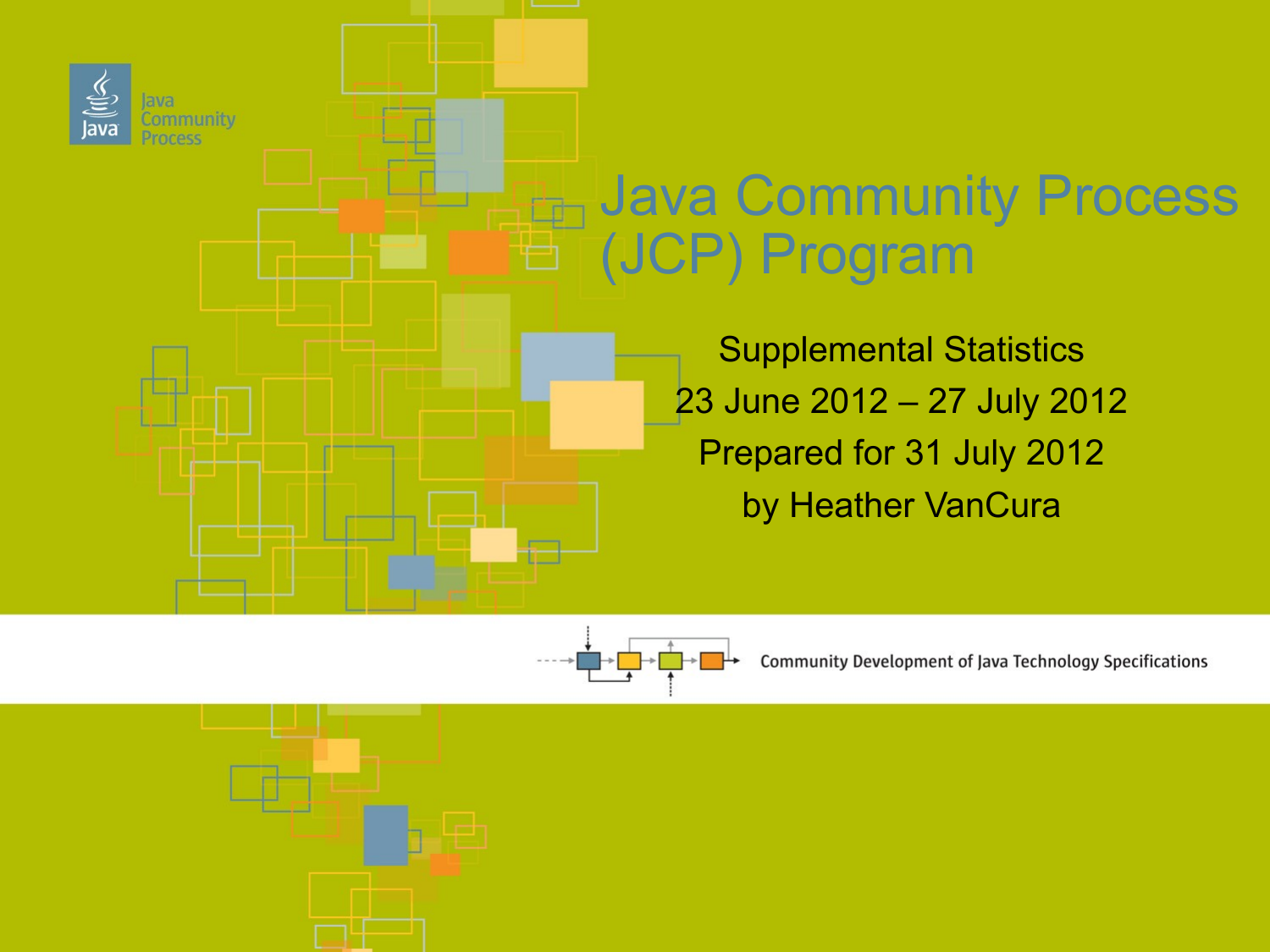## Updated JSRs



- ➢**JSR 359: JSR Review SIP Servlet 2.0 (ballot 17-30 July); Oracle**
- ➢**JSR 341: Public Review Expression Language 3.0 (ballot 31 July-13 August); Oracle**
- ➢**JSR 358: JSR Review A major revision of the Java Community Process (ballot 26 June - 9 July); Oracle**
- ➢**JSR 340: Early Draft Review Java Servlet 3.1 Specification; Oracle**
- ➢**JSR 355: Public Review; Proposed Final Draft JCP Executive Committee Merge (ballot ended 25 June); Oracle**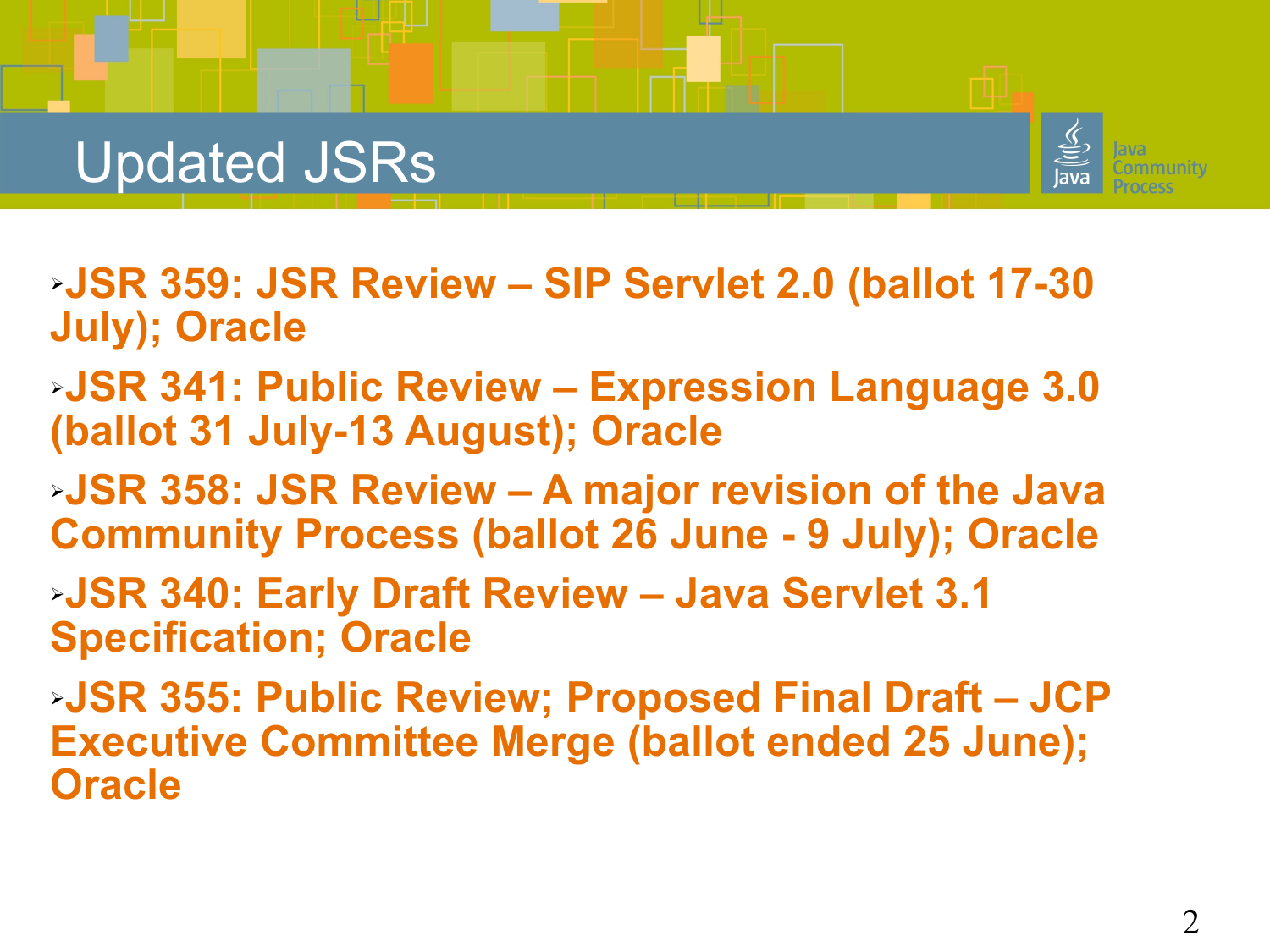## JSR Ballots



➢**JSR 358: A Major Revision of the Java Community Process – JSR Approval Ballot (ME & SE/EE) approved**

#### ➢**SE/EE EC:**

➢**14 yes votes: Azul, Credit Suisse, Ericsson, Eclipse, Fujitsu, Goldman Sachs, HP, IBM, Intel, London Java Community, Oracle, Red Hat, SAP, SouJava**

- ➢**1 abstain vote: Google**
- ➢**1 not eligible: Twitter**
- ➢ **ME EC:**

➢**9 yes votes: ARM, S Andreani, Aplix, CableLabs, IBM, Oracle, Siemens, TOTVS, Vodafone**

- ➢**4 not voted: Deutsche Telekom, W Keil, Nokia, RIM**
- ➢**3 not eligible: AT&T, SK Telecom, Samsung**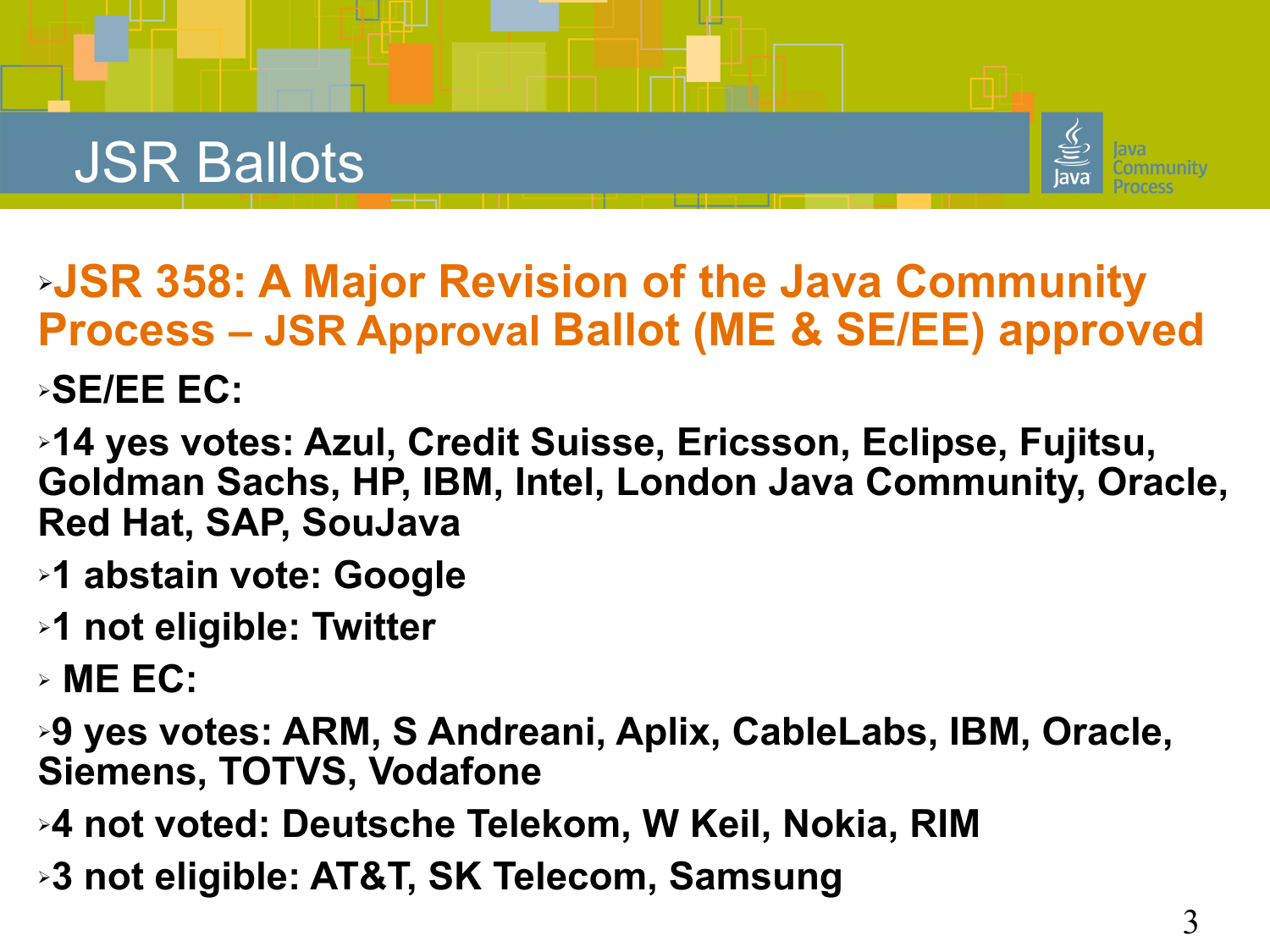## JSR Ballots



➢**JSR 355: JCP Executive Committee Merge – Public Review Ballot (ME & SE/EE) approved**

➢**SE/EE EC:**

- ➢**13 yes votes: Azul, Credit Suisse, Eclipse, Fujitsu, Goldman Sachs, HP, IBM, Intel, London Java Community, Oracle, Red Hat, SAP, SouJava**
- ➢**1 not voted: Ericsson**
- ➢**1 abstain vote: Google**
- ➢**1 not eligible: Twitter**
- ➢ **ME EC:**
- ➢**12 yes votes: ARM, S Andreani, Aplix, CableLabs, Deutsche Telekom, IBM, W Keil, Nokia, Oracle, Siemens, TOTVS, Vodafone**
- ➢**1 not voted: RIM**
- ➢**3 not eligible: AT&T, SK Telecom, Samsung**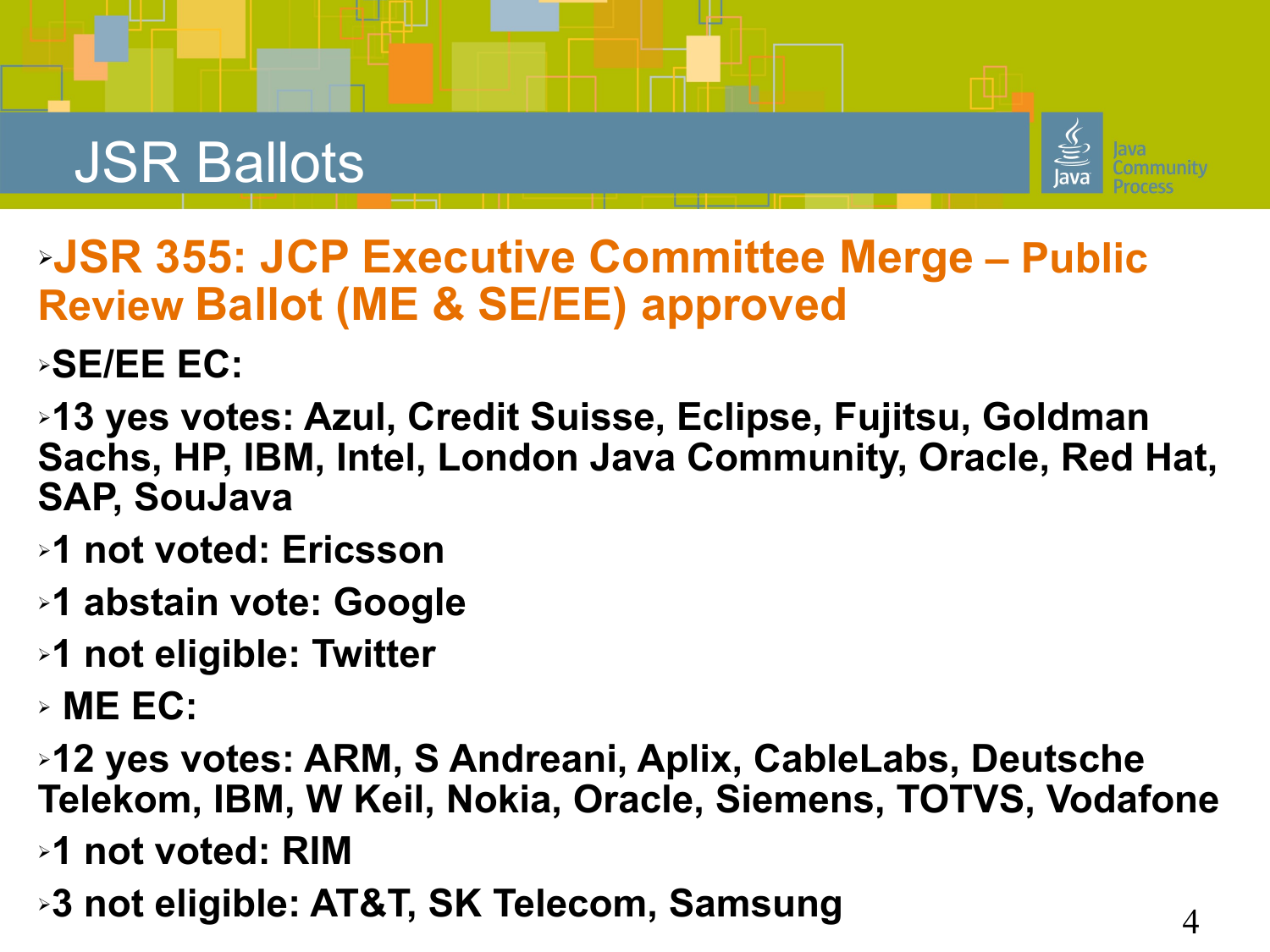# JSR Voting